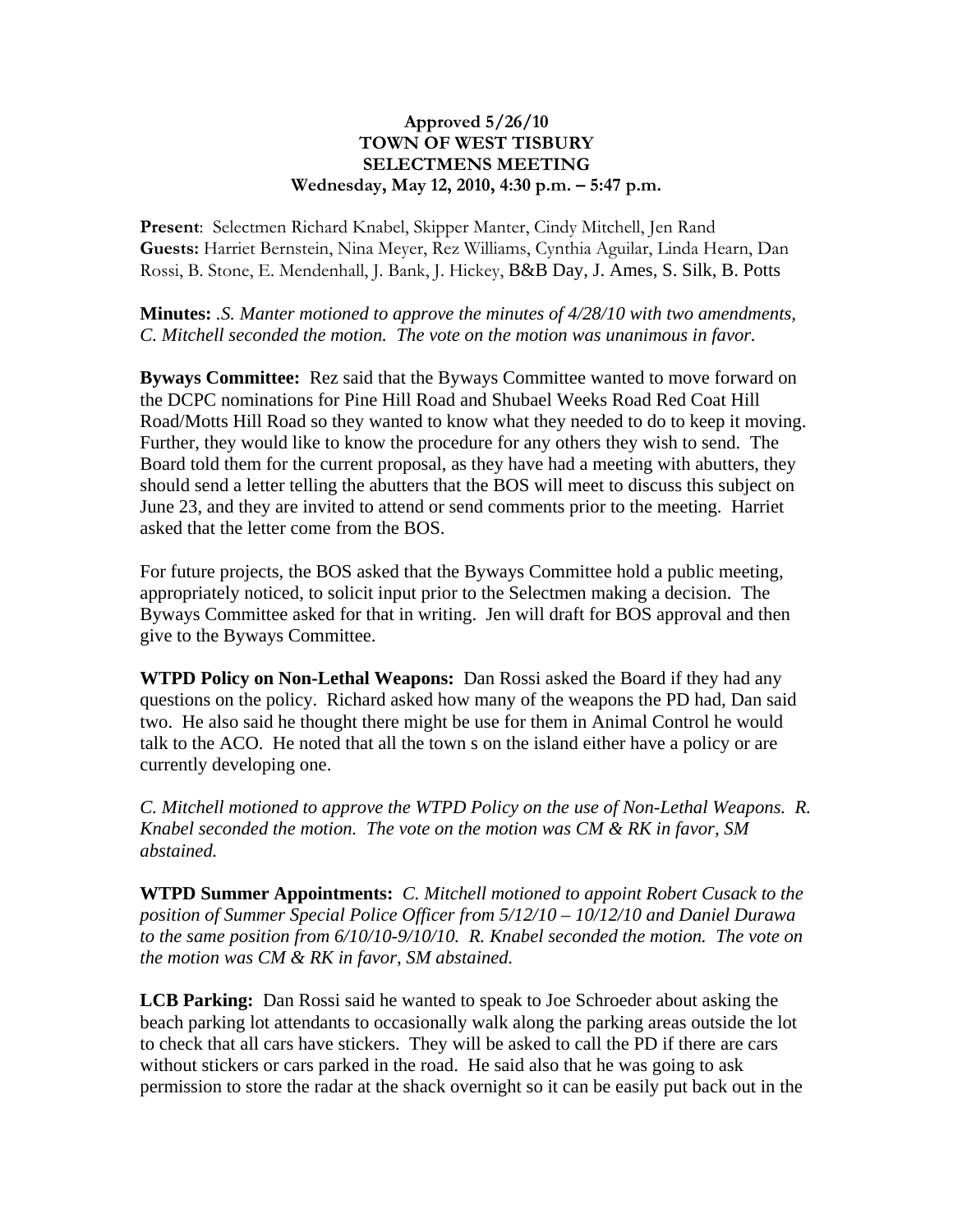morning. Janet Bank asked if some of the spots removed across from the lot could be restored. Dan said he would look at it with a member of the Board, but when spots were removed last year others were added so there hasn't been a decrease in the total number of more than two spots.

**Line Item Transfer:** Bruce Stone explained that he had miscalculated the personnel lines for himself by \$13.16 and the Executive Secretary by \$16.32 resulting in a need to transfer money from the associated expense lines through an end of year transfer, which is allowed by the State. Skipper said he does not agree with the law that allows a small group of people override a Town Meeting vote and wouldn't vote in favor of it.

*C. Mitchell motioned to approve a transfer of \$13.16 from Accountant expense to Account Personnel and of \$16.32 from Selectmen Expense to Exec. Sec. Personnel. S. Manter seconded the motion. The vote on the motion was CM & RK in favor, SM opposed.* 

**Farmer's Market:** *S. Manter motioned to authorize the Farmer's Market at the Grange. C. Mitchell seconded the motion. The vote on the motion is unanimous in favor.*

**Antiques at the Grange:** *S. Manter motioned to authorize the Antiques at the Grange. C. Mitchell seconded the motion. The vote on the motion is unanimous in favor.*

**Mayfest:** *S. Manter motioned to authorize the Mayfest at the Island Children's School. C. Mitchell seconded the motion. The vote on the motion is unanimous in favor.*

**Cemetery Lot:** Jen said the Hearn's had a lot they wished to purchase from a family member and the regulations require the owner to sell the lot to the town and the town then resells the lot. The lot was originally sold for \$100 and Jen was wondering as it was between family members if the town could resell it for the original price.

**THRC:** The Board read a request from the Town hall Renovation Committee saying they have concluded their business and would like to dissolve. Jen said there is no unfinished business that would need the committee at this point, anything moving forward could be handled by the Selectmen.

*S. Manter motioned to dissolve the THRC with tremendous thanks. C. Mitchell seconded the motion. The vote on the motion was unanimous in favor.*

**Library Building Committee Resignation:** Linda Hearn said that Peter Rodegast had resigned from the Building Committee prior to the first meeting and they wanted to know how to proceed, they wanted to readvertise to fill the spot. Skipper asked why they didn't use one of the two candidates they had not picked originally. Linda said they wanted to expand their choices.